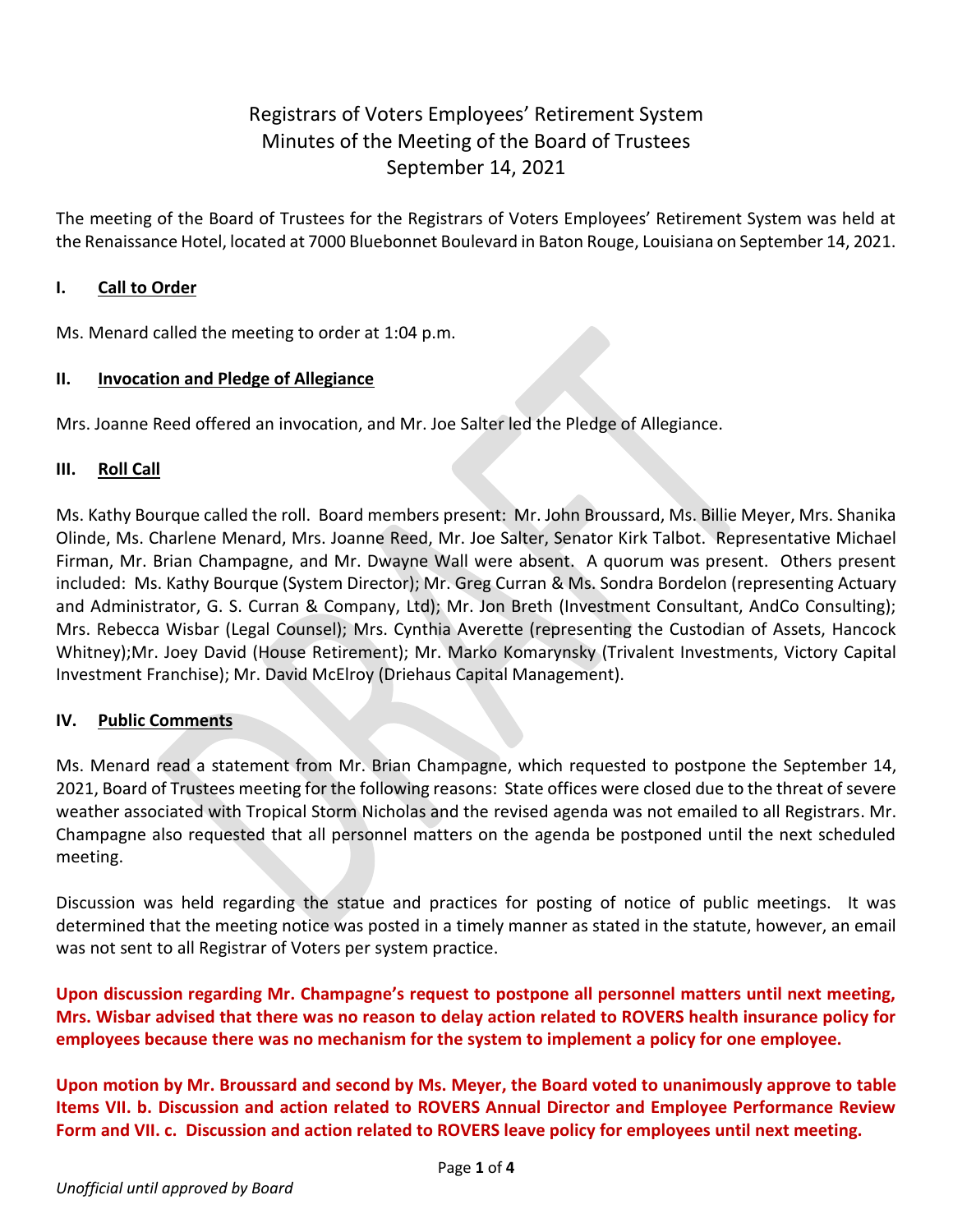### **Review and Approval of Minutes**

**Upon Motion by Ms. Meyer and second by Mrs. Reed, the Board voted unanimously to approve the minutes from the June 8, 2021, and June 9, 2021, board meetings as presented.** 

#### **V. Presentation by Investment Consultant, AndCo Consulting**

Mr. Breth presented the Investment Performance Review for the second quarter period ending June 30, 2021. The total market value as of June 30, 2021, was \$133,512,187 which was up 6.29% for the second quarter and up 26.77% for the fiscal year to date.

Mr. Breth presented the Investment Performance Review Monthly Flash Report for period ending July 31, 2021. The total market value as of July 31, 2021, was \$132,283,653 which was up 1.05% for the month.

Mr. Breth reminded the Board that his recommendation from the last meeting was to have Driehaus Capital Management and Pear Tree Advisors make a presentation for consideration. He informed the Board that since the last meeting, Pear Tree Advisors did not want to make an in-person interview so he updated his recommendation to Driehaus Capital Management and Victory Capital Management.

### *Presentation counts for 1 hour of continuing education for investment training as per R.S.11:185*

Mr. Marko Komarynsky, of Trivalent Investments gave a presentation on the Victory Capital Investment Franchise. He explained that Victory Capital was a diversified global asset management firm with \$161.9 billion in assets under management as of June 30, 2021. Mr. Komarynsky stated that the company operated a nextgeneration business model that combined boutique investment qualities with the benefits of a fully integrated, centralized operating and distribution platform. He reviewed their investment process and explained that the key return drivers were quality, valuation and business momentum.

Next, Mr. David McElroy, Senior VP of Institutional Sales, gave a presentation for Driehaus Capital Management. Mr. McElroy stated that Driehaus was an independent investment advisor managing active investment strategies on behalf of professional investors. He explained that the firm was structured as a multi-boutique with four distinct investment teams sharing common business services and currently had \$12.8 billion in assets under management.

After both presentations were completed, Mr. Breth recommended hiring Driehaus Capital to manage approximately 5% or \$6 million of the existing international small cap equities commingled investment trust (CIT). The funds would come existing investments from Fidelity Total International Index and Virtus Vontobel Foreign Opportunity Fund. Mr. Breth confirmed that it would cost less to use the commingled investment trust versus the mutual fund vehicle.

**Upon motion by Senator Talbot and second by Mrs. Reed, the Board voted unanimously to hire Driehaus Capital to manage approximately \$6 million in international small cap equities commingled investment trust fund as recommended by AndCo Consulting.** 

**Upon Motion by Mrs. Olinde and second by Mrs. Meyer, the Board voted unanimously to accept Mr. Breth's reports as given.**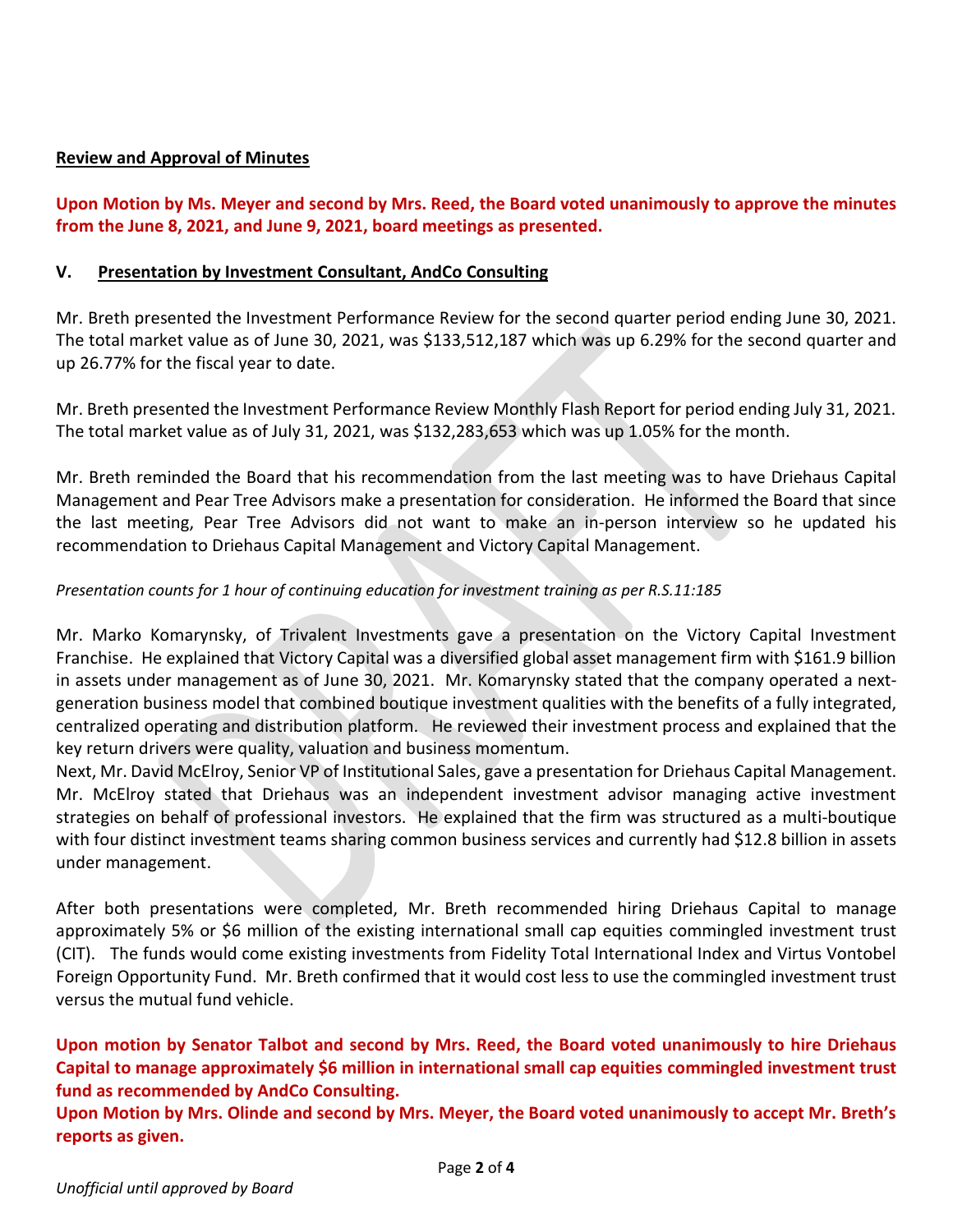### **VI. Report from the System's Attorney, Akers & Wisbar**

Mrs. Wisbar advised that ROVERS no longer had pending legislation. She confirmed that House Bill 13 of the legislative session had become law effective July 1, 2021. She stated that the law reduced the ten-year creditable service requirement for board member eligibility to five-year creditable service and increased the term limits from two consecutive years to three consecutive years.

Next, Mrs. Wisbar clarified that after discussions regarding insurance policies for ROVERS' employees with Ms. Bourque and Mrs. Michelle Cunningham, CPA with DHHM, it was discovered there was no mechanism in place to offer health insurance to ROVERS employees as it is today.

Mrs. Wisbar then advised that the contract approved by the Board at the June 9, 2021, meeting between ROVERS and Akers and Wisbar, had been signed and completed. She confirmed that the contract would be effective January 1, 2022.

# **VII. Report from G. S. Curran & Company**

### *Presentation counts for 30 minutes of continuing education for actuarial science as per R.S.11:185*

Mr. Curran presented the Board with projected figures regarding the valuation interest rate assumptions to be used in the fiscal year 2021 valuation. He stated that the estimated return on the smoothed actuarial value of assets was 10.9% given the estimated 2021 market return. He explained that the return figure exceeded the assumed rate of return of 6.4% in effect for Fiscal 2021 and was expected to result in a reduction in the normal accrual rate of nearly 4%. Mr. Curran advised that although ROVERS was expected to experience a sizable reduction in the normal cost accrual rate within the Fiscal 2021 valuation based upon the expected gains, a reduction would cause the normal cost accrual rate to increase. Mr. Curran also stated that the Board may have the ability to further lower the assumed rate and still see a reduction in the minimum recommended employer contribution rate. He expressed that all board decisions affect the employer contribution rate along with the ability to add funds to the Funding Deposit Account. Mr. Curran stressed that he does not believe that the Board was in anyway required to further lower the valuation interest rate at that time.

# **Upon motion by Mr. Broussard and second by Mrs. Reed, the Board voted unanimously to lower the valuation interest rate from 6.4% to 6.25% as recommended by the Actuary, G. S. Curran & Company, Ltd.**

### **VIII. Presentation by Hancock Whitney**

Mrs. Averette advised that currently Ms. Bourque was the only authorized signer on the Trust Account at Hancock Whitney. She recommended ROVERS have two authorized signers, with one being the Director and one being the Chairman/Chairwoman of the Board.

# **Upon motion by Mr. Salter and second by Mr. Broussard, the Board voted unanimously to add Chairwoman, Charlene Menard as an authorized signer on the Trust Account at Hancock Whitney.**

Mrs. Averette explained that the Hancock Whitney Trust Department required approval to renew the authorization of the standing order for routine payments to vendors without having to conduct a call back to ROVERS after the bank received approval for payment from Ms. Bourque.